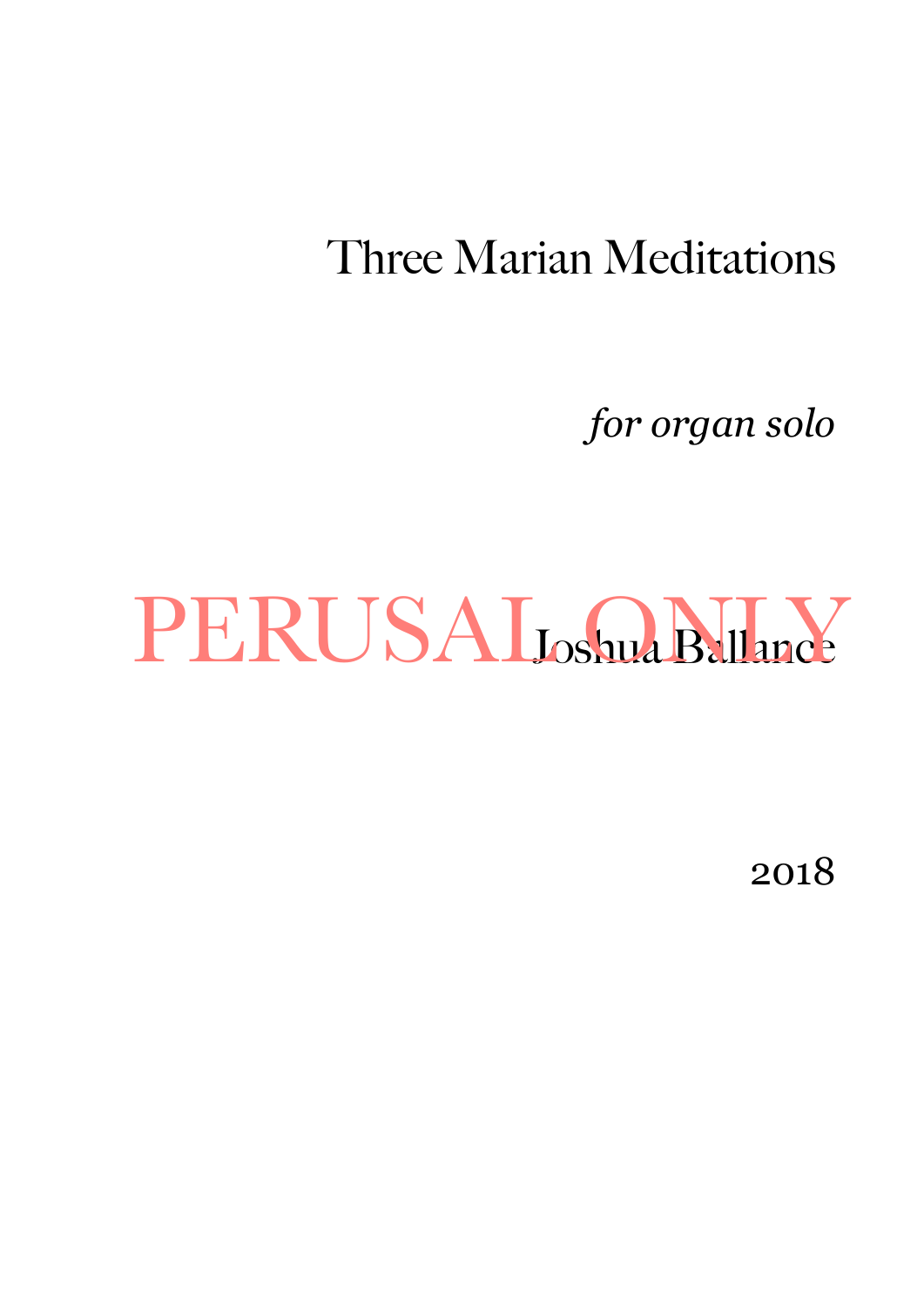PERUSAL ONLY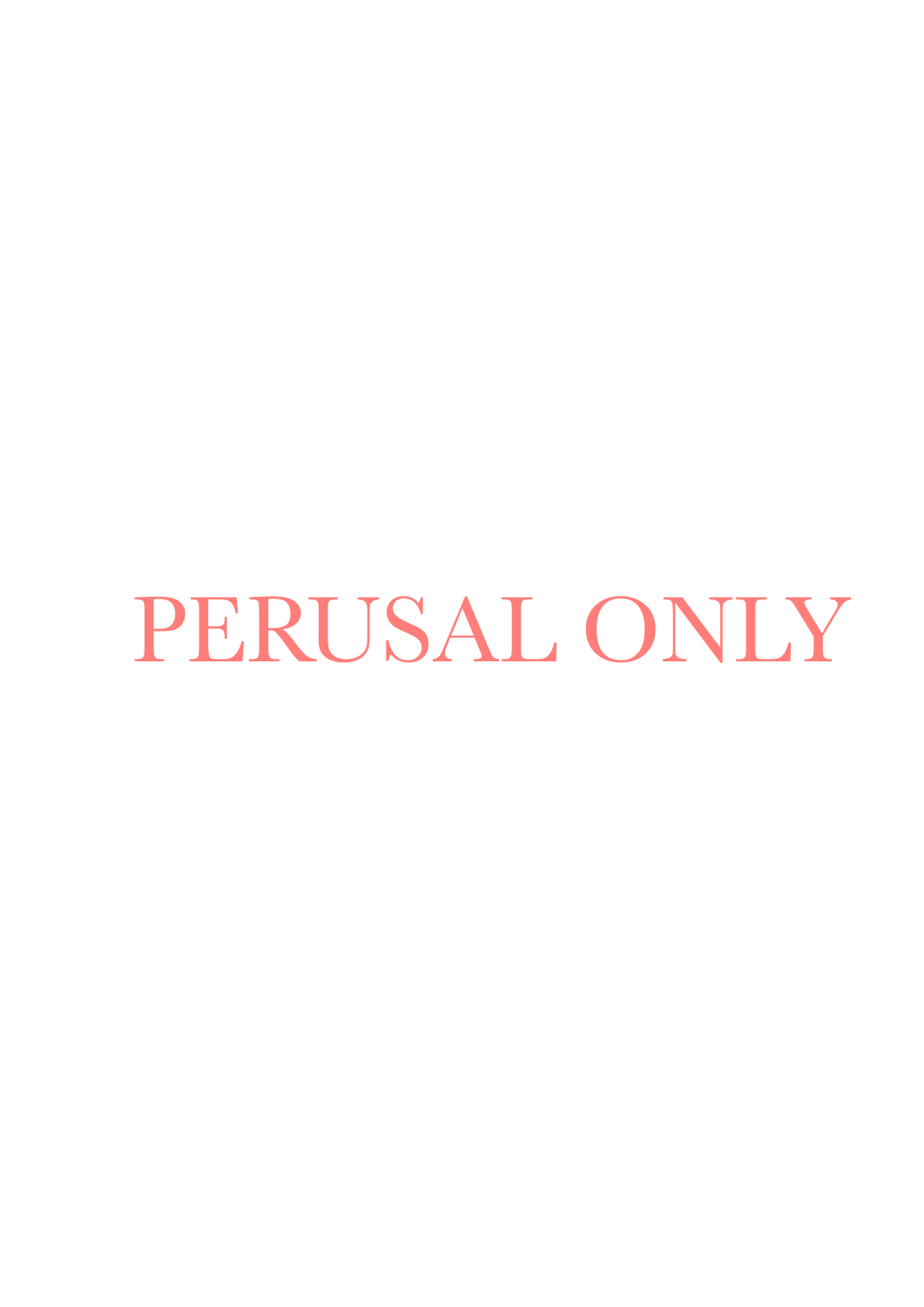#### Preface

These three meditations each approach different aspects of the Virgin Mary, celebrating her different features. They can be performed either individually, or as a cycle, and in either a liturgical or concert setting. The subtitles are each lines drawn from the Christmas text, *A Hymn to the Virgin.*  The first, *Of one who is so fair and bright* treats her purity, both sexual and moral. The second, *Lady, Flower of Everything*, depicts Mary as a mother to all things. The third, *Queen of Paradise*, attempts to engage her grandeur and majesty.

## PERUSAL ONLY

#### Performing Notes

Registration is left up to the performer, although octaves have been specified and should be followed strictly. Where particular instruments lack given stops (particularly at registral extremes), omissions are permissible.

The only exception concerns the left hand from bb. 30-36 & bb. 49-53 in *Of one who is so fair and bright*. In this case, if a 1<sup>3</sup>/<sub>5</sub>' stop is not available, it should be substituted with a 2<sup>2</sup>/<sub>3</sub>' stop, and the written pitches should be transposed down a minor 3rd (so the last two notes of b. 30 will read F#-G#), to ensure the approximate pitch is the same. If a  $2\frac{2}{3}$  stop is also unavailable, a 2' or 4' will have to suffice, this time transposing up by a major third.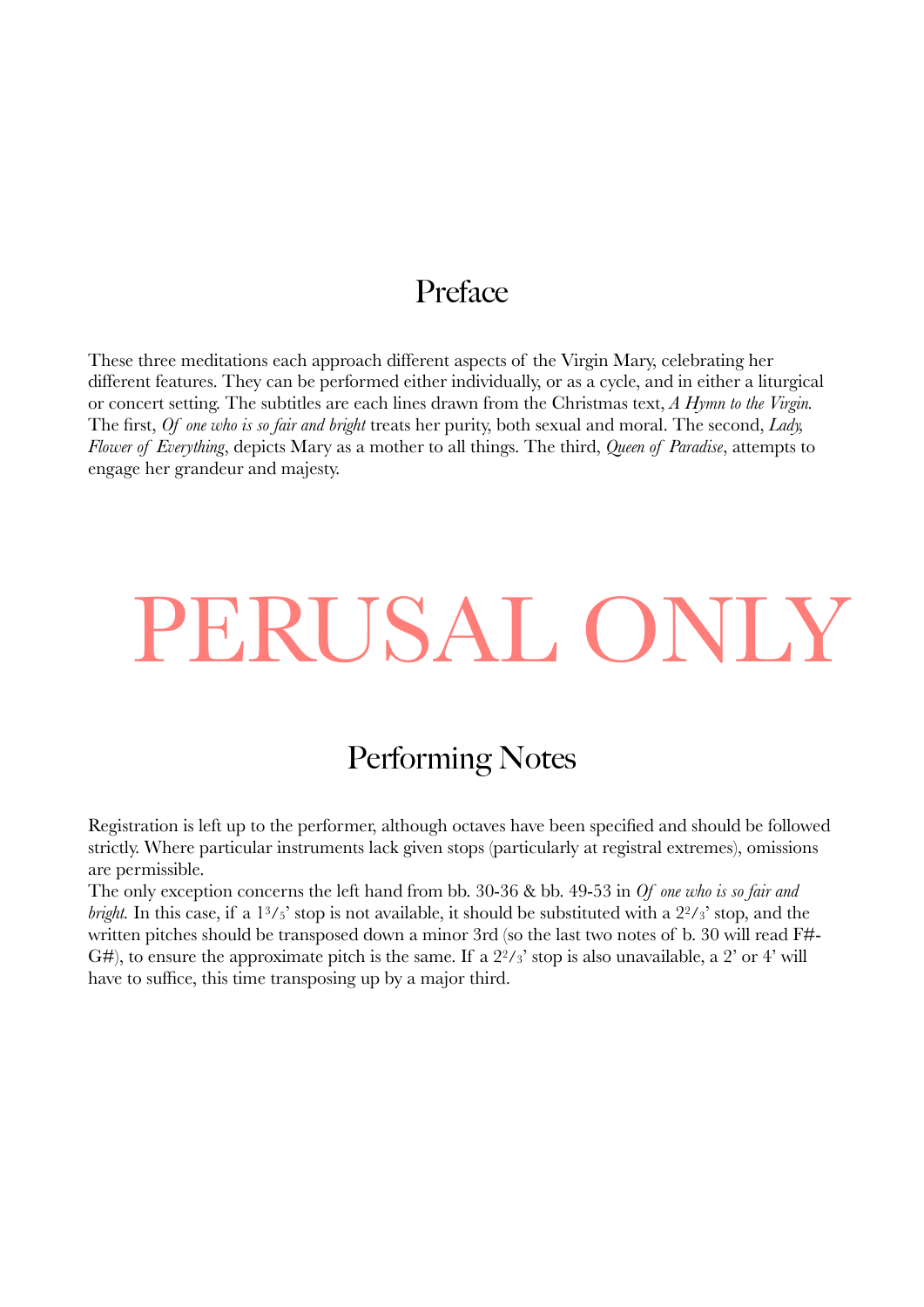*Of one who is so fair and bright 6'*

*Lady, Flower of Everything* PERUS Nower (Frerything NIV

> *Queen of Paradise 4'*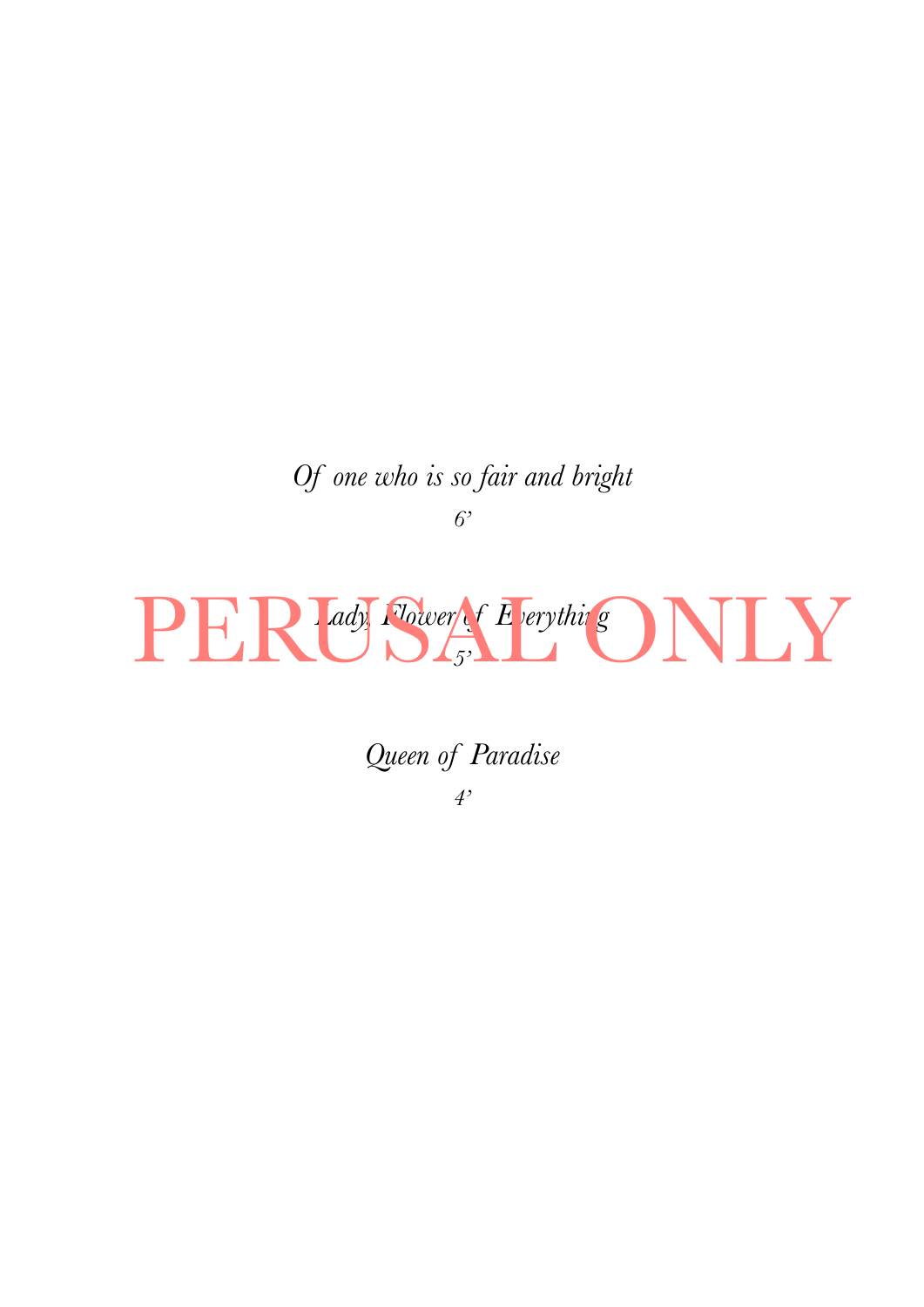Of one who is so fair and bright

**Still** and  $\bm{p}$ ure  $\bm{J}$  =  $\bm{c}$ . 42

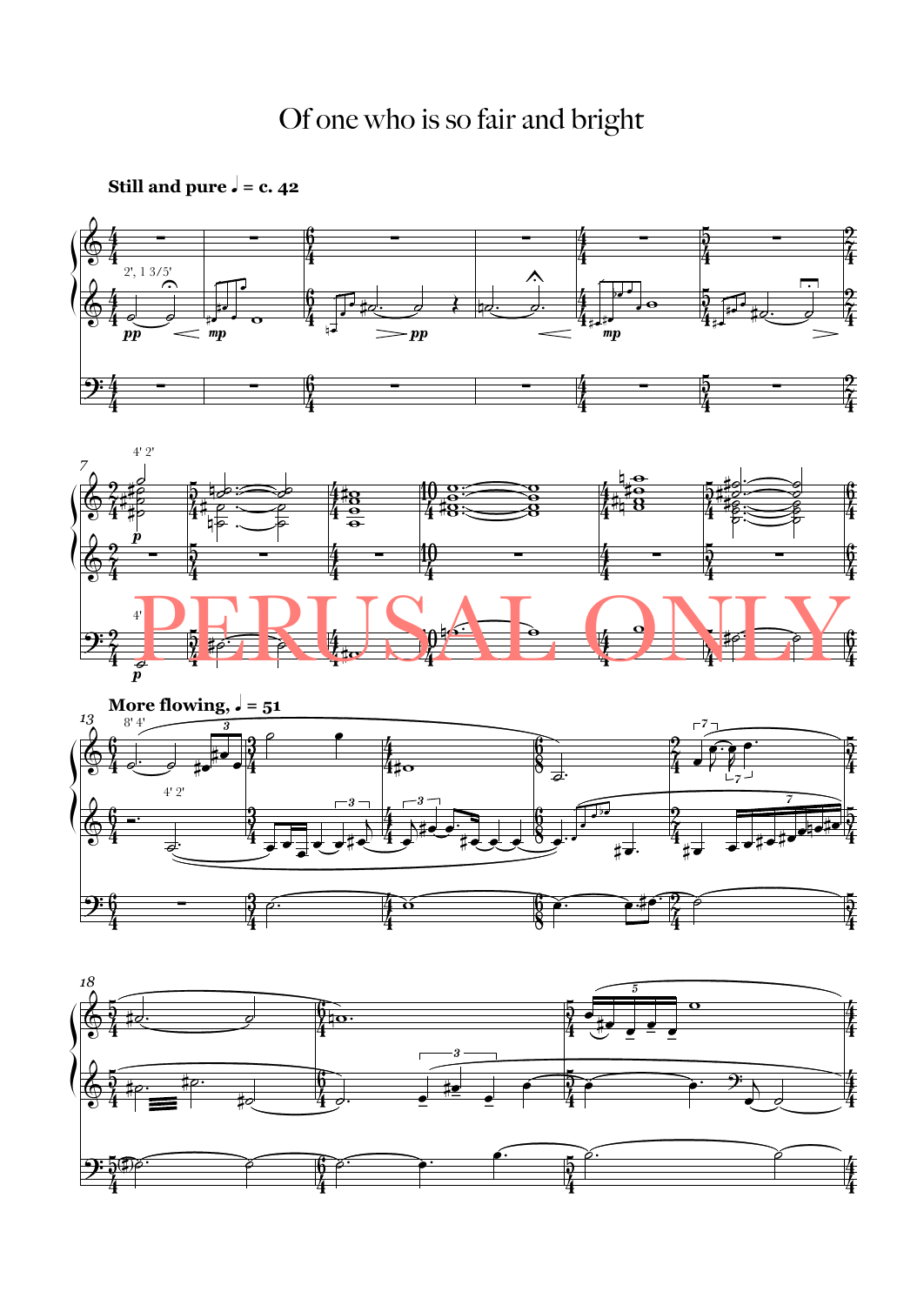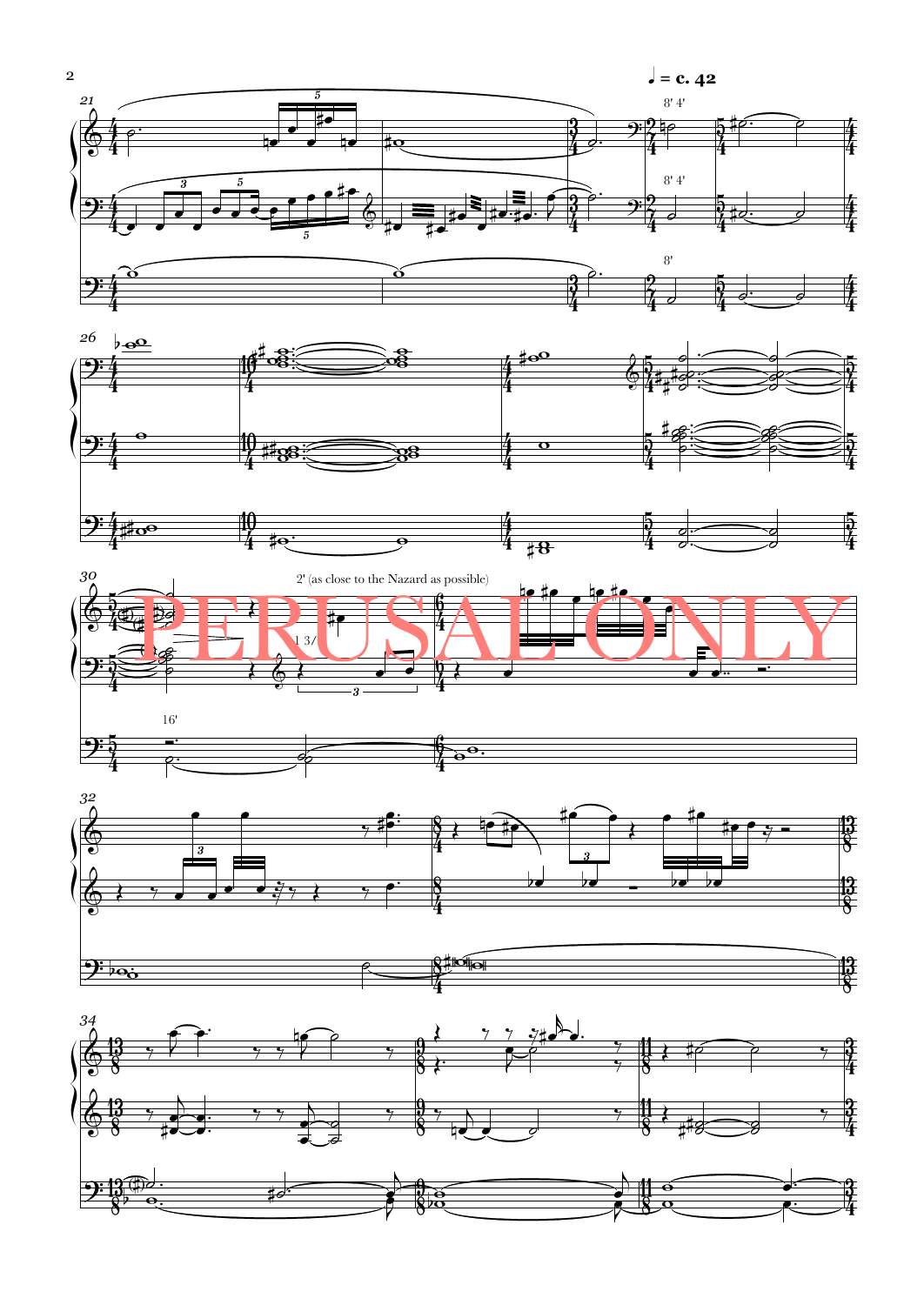









.<br>3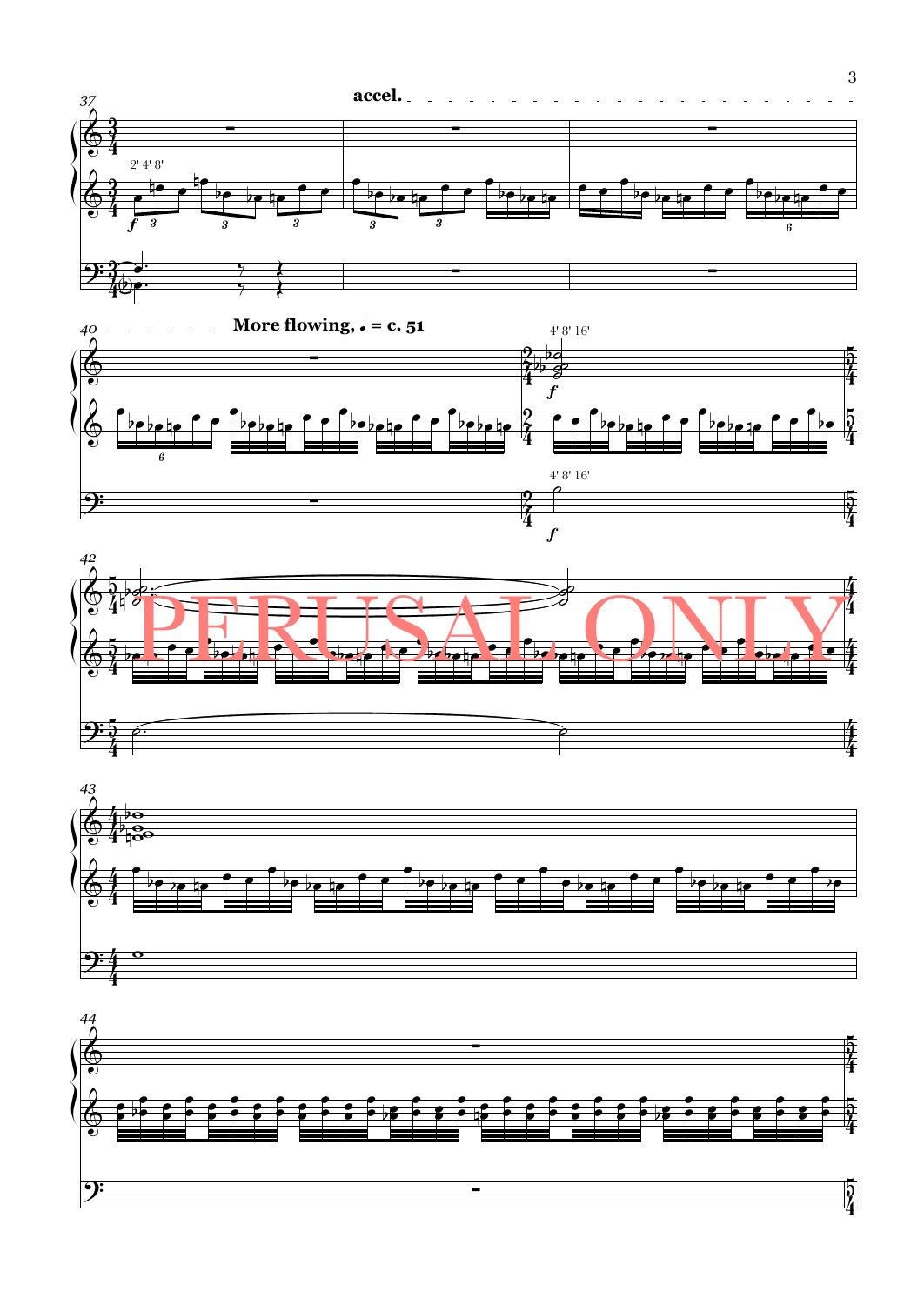



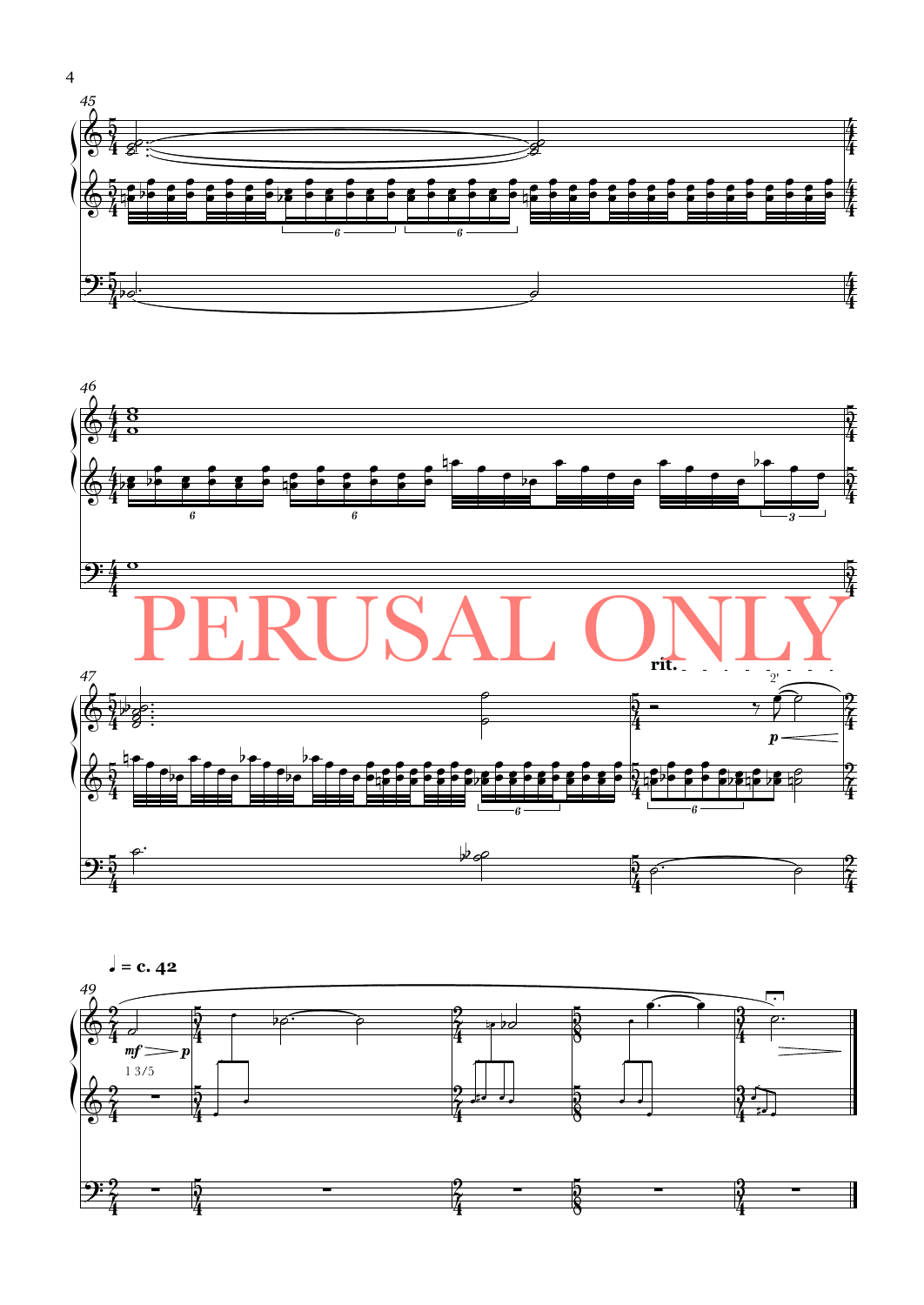## Lady, Flower of Everything





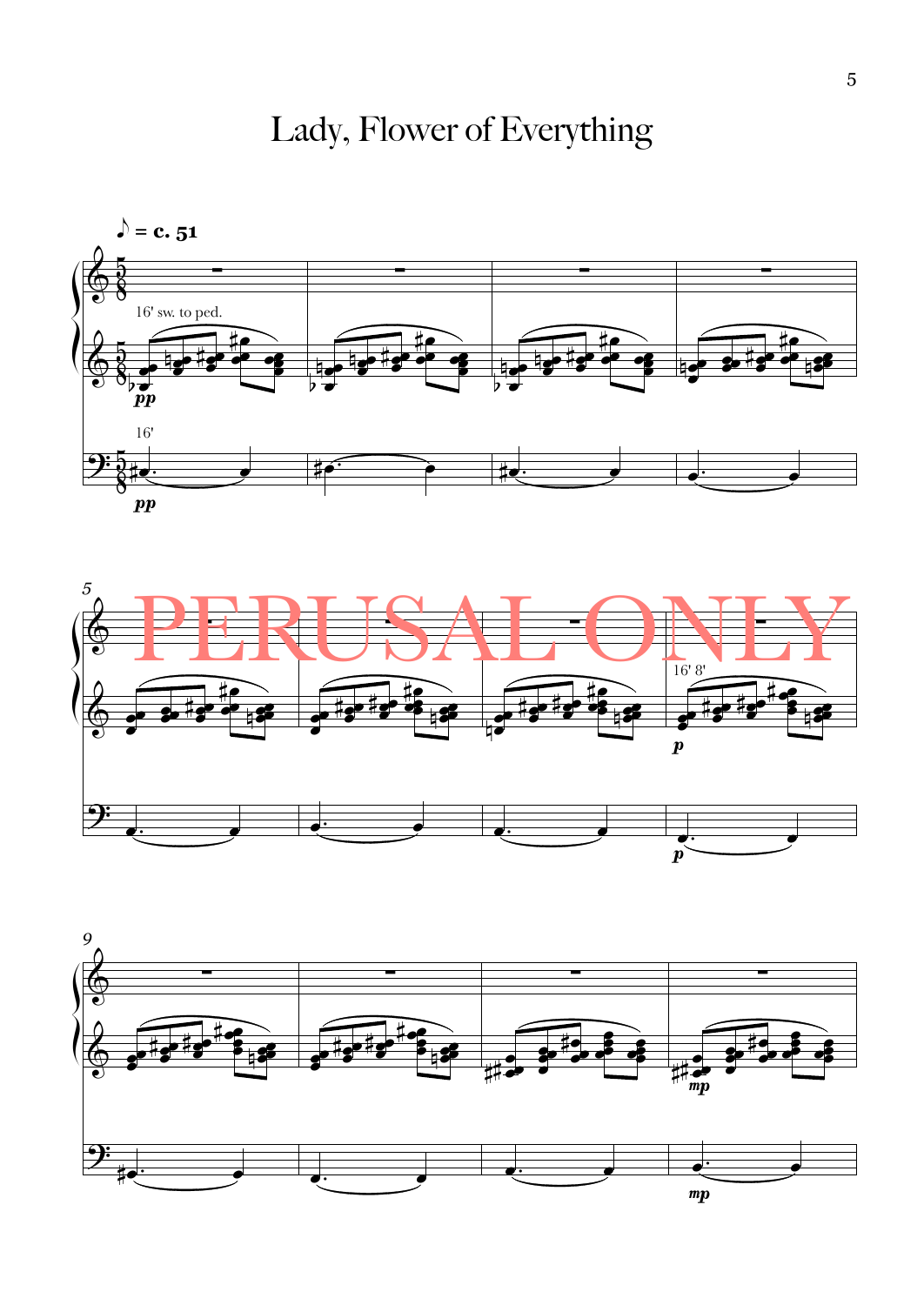





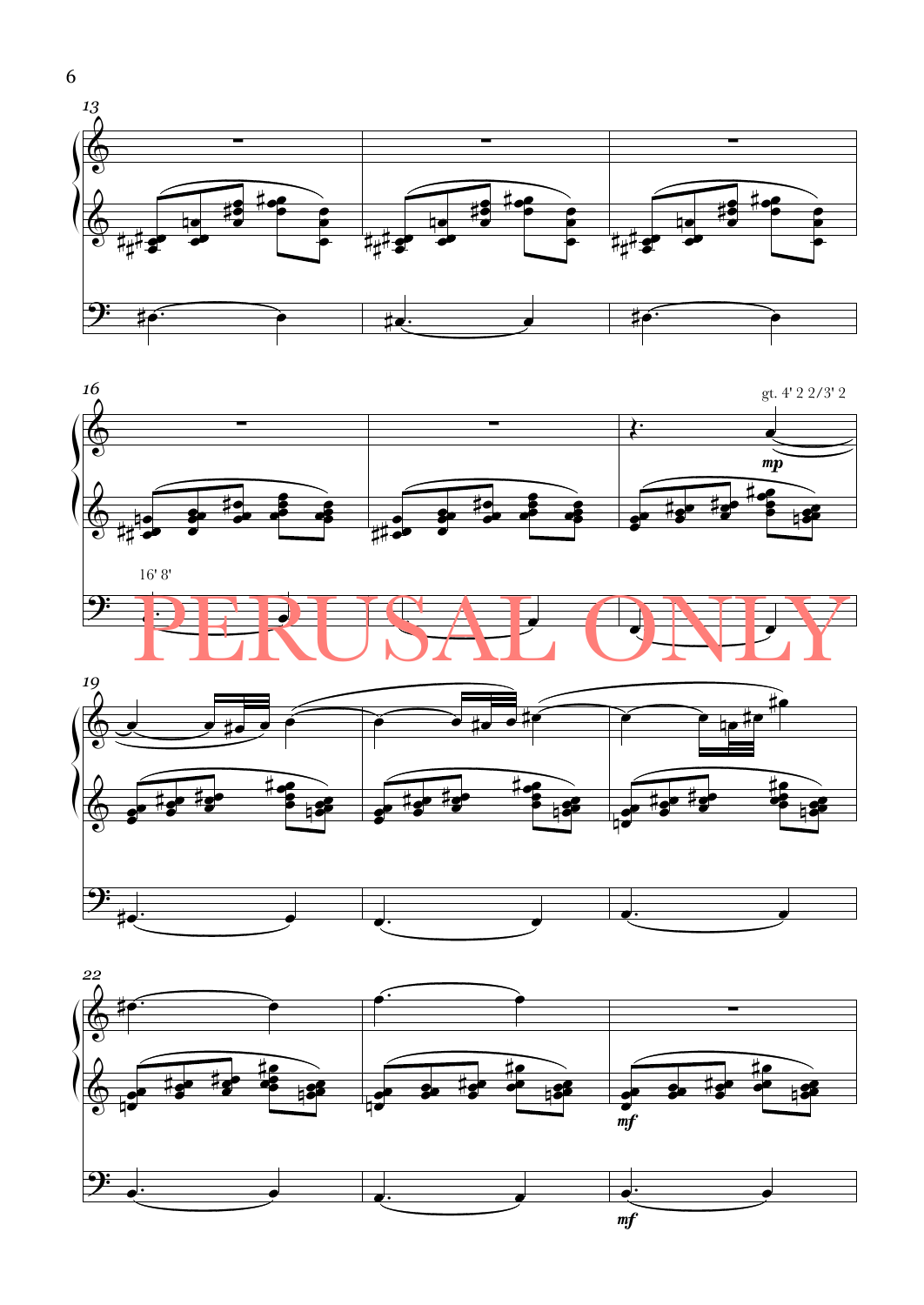



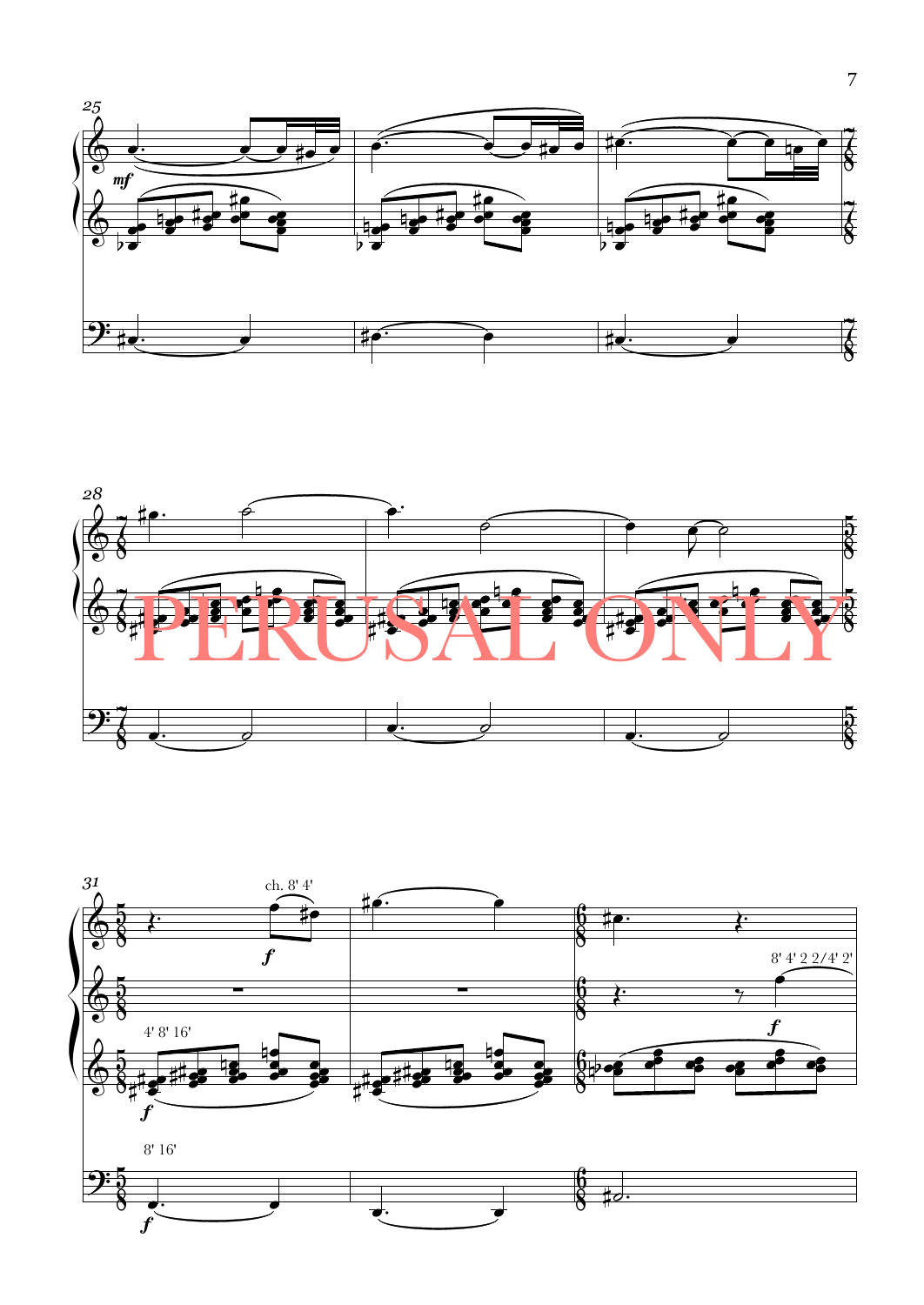



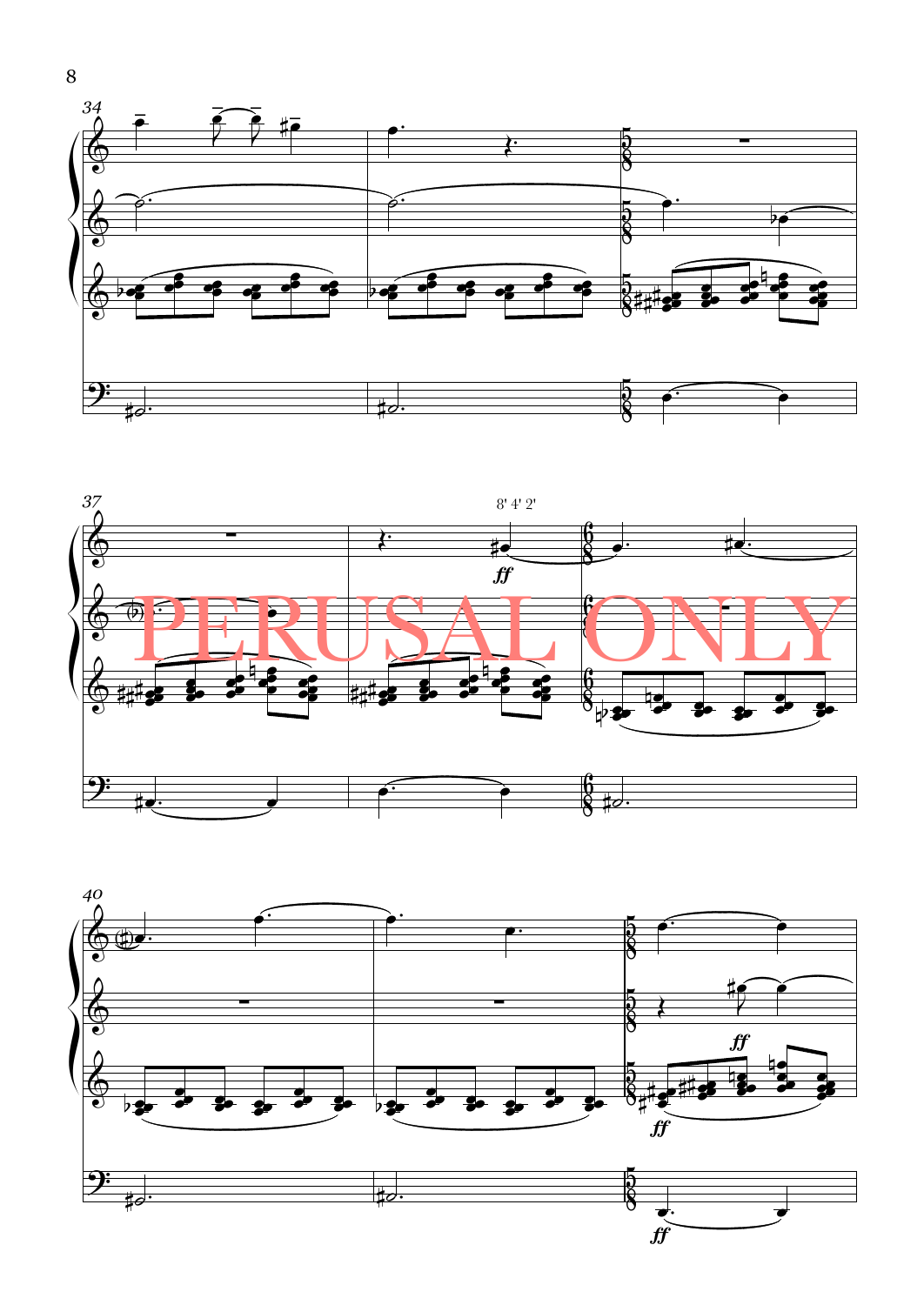

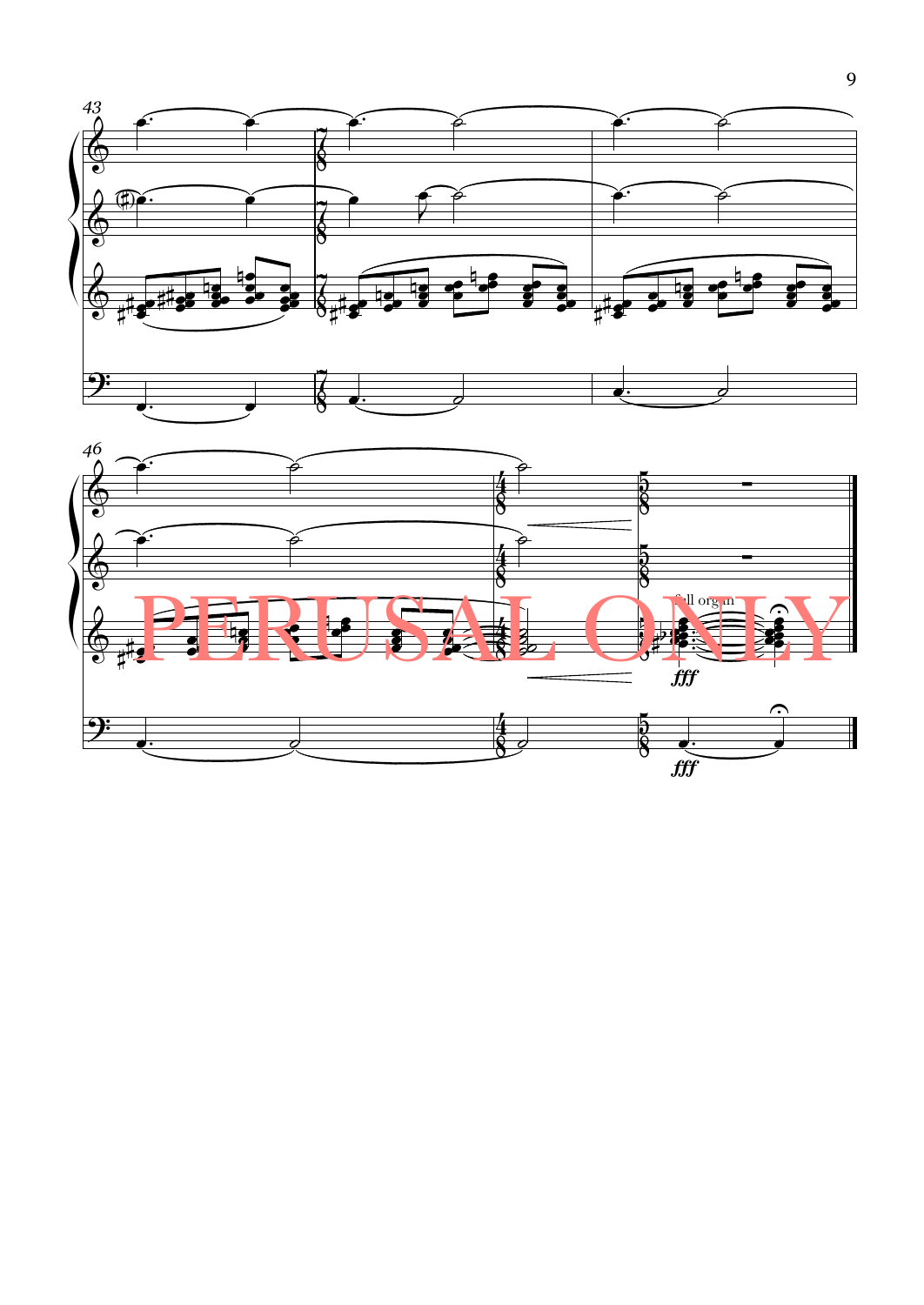### Queen of Paradise

 $\vert$  = c. 80







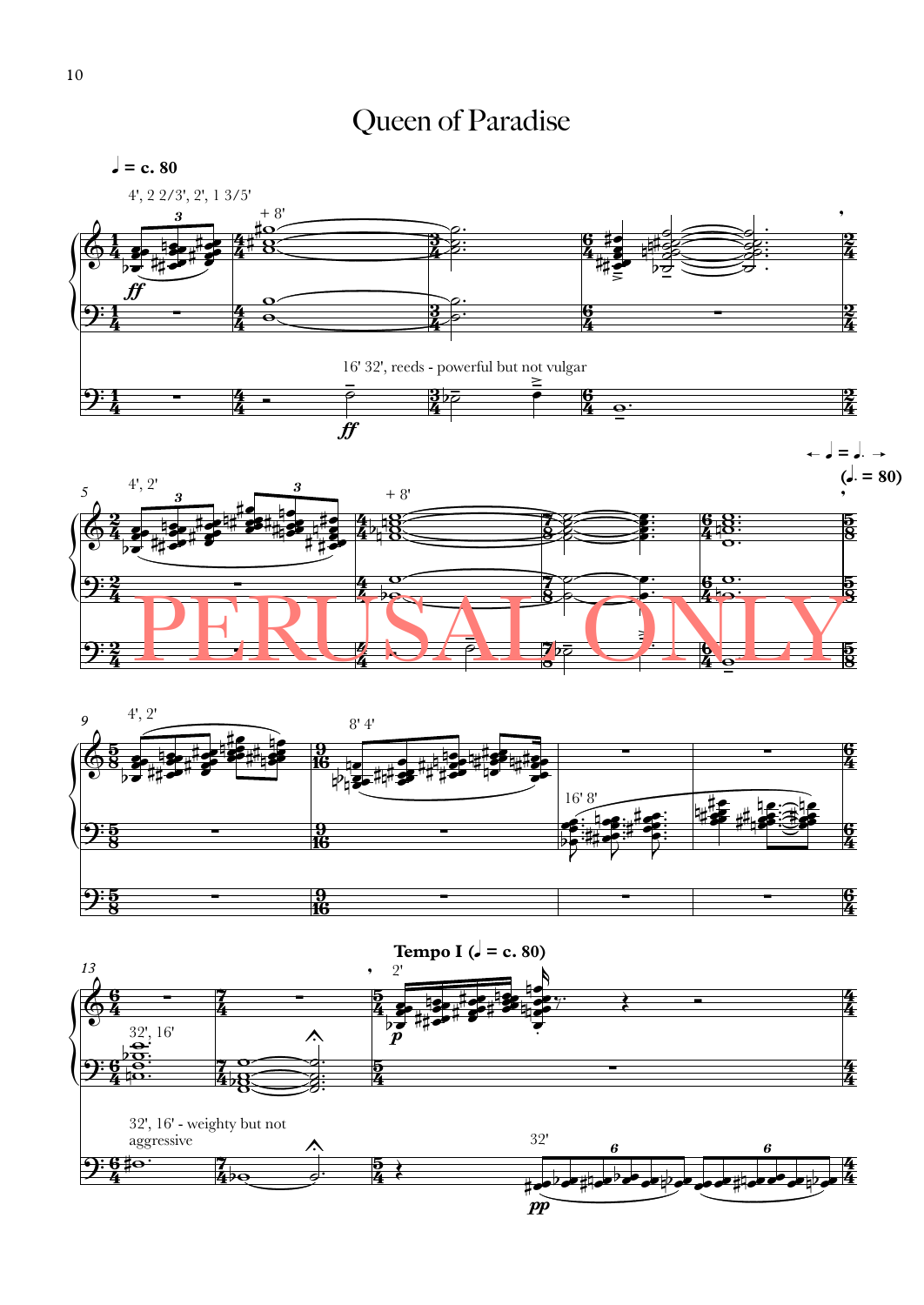







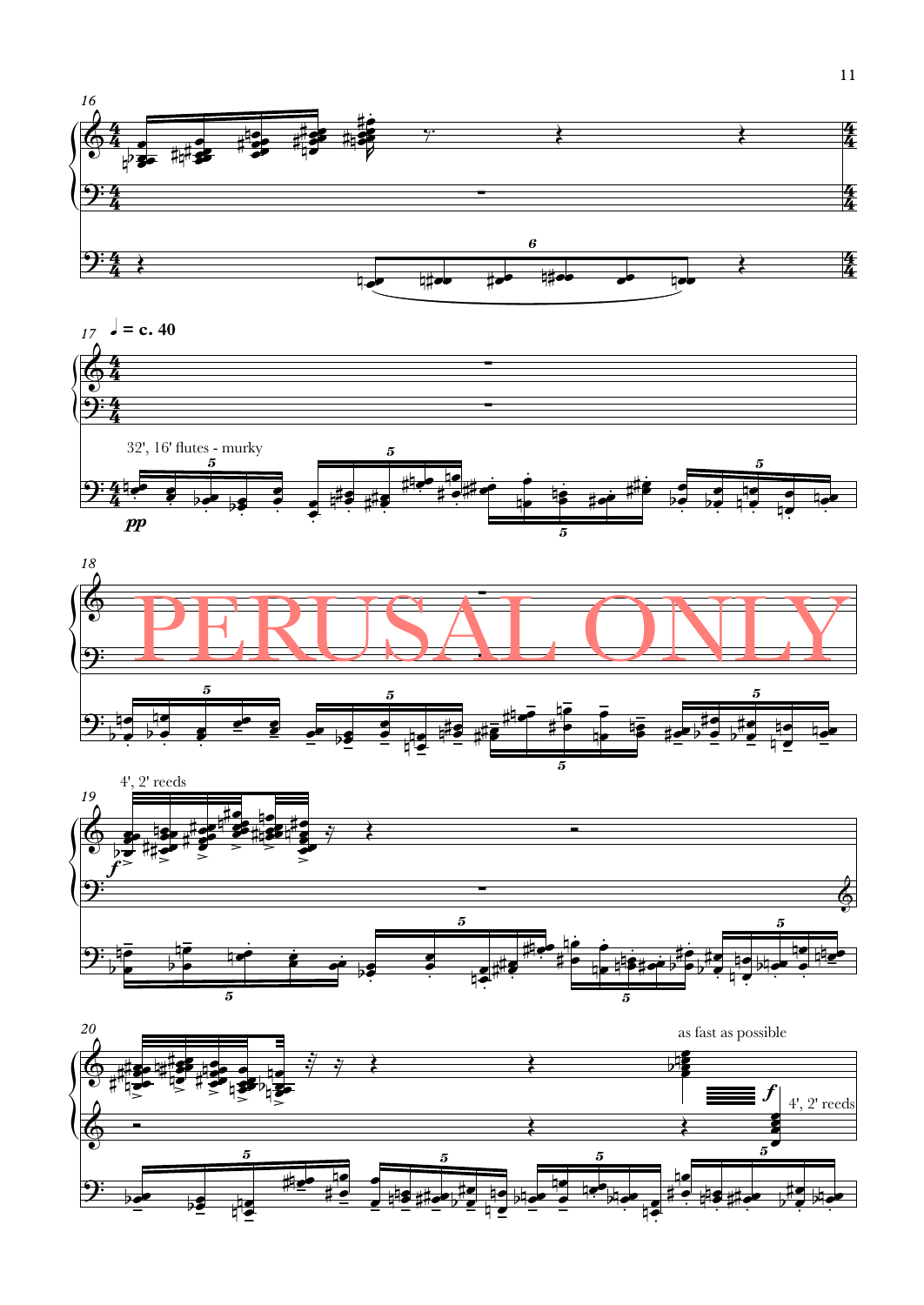





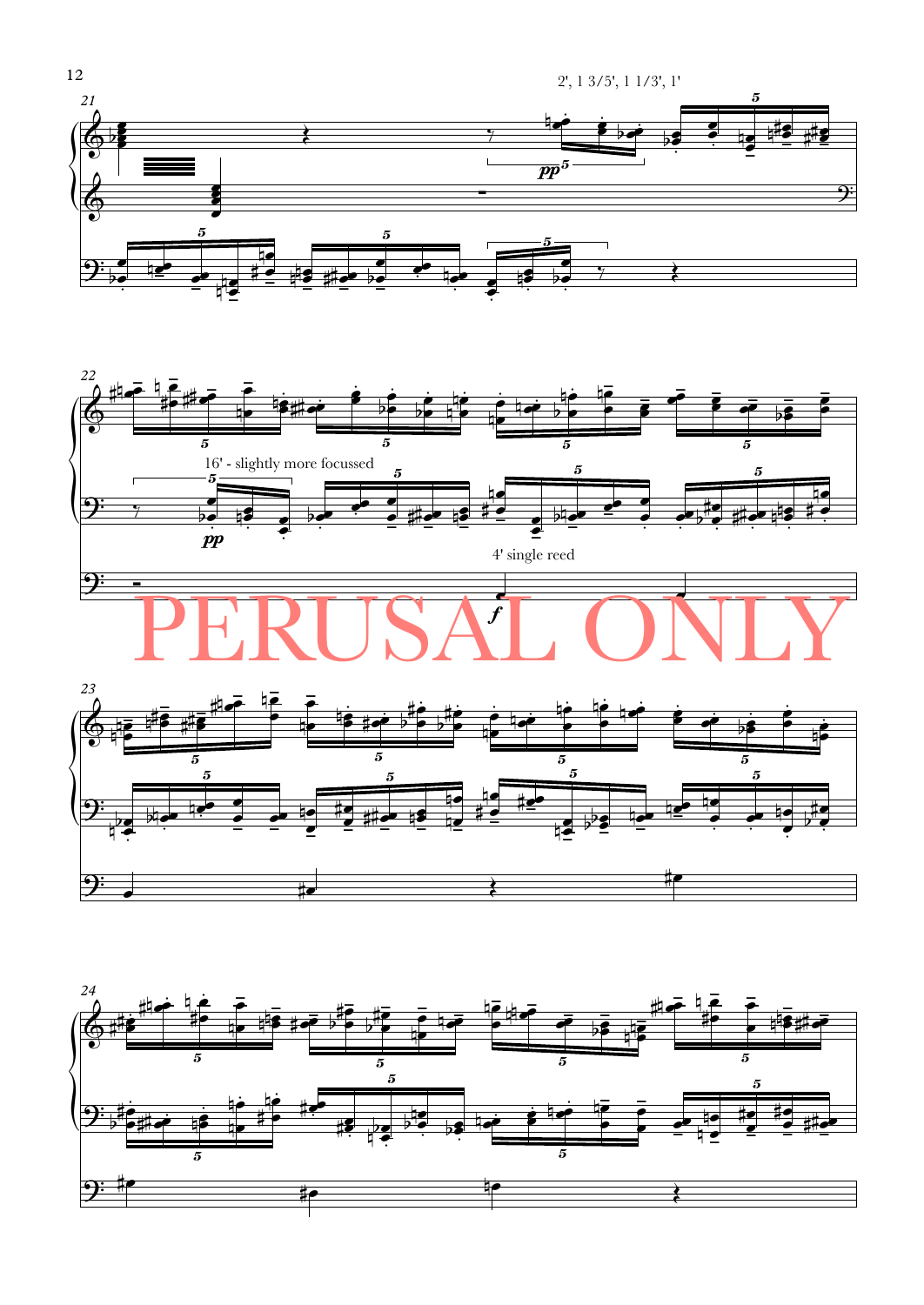





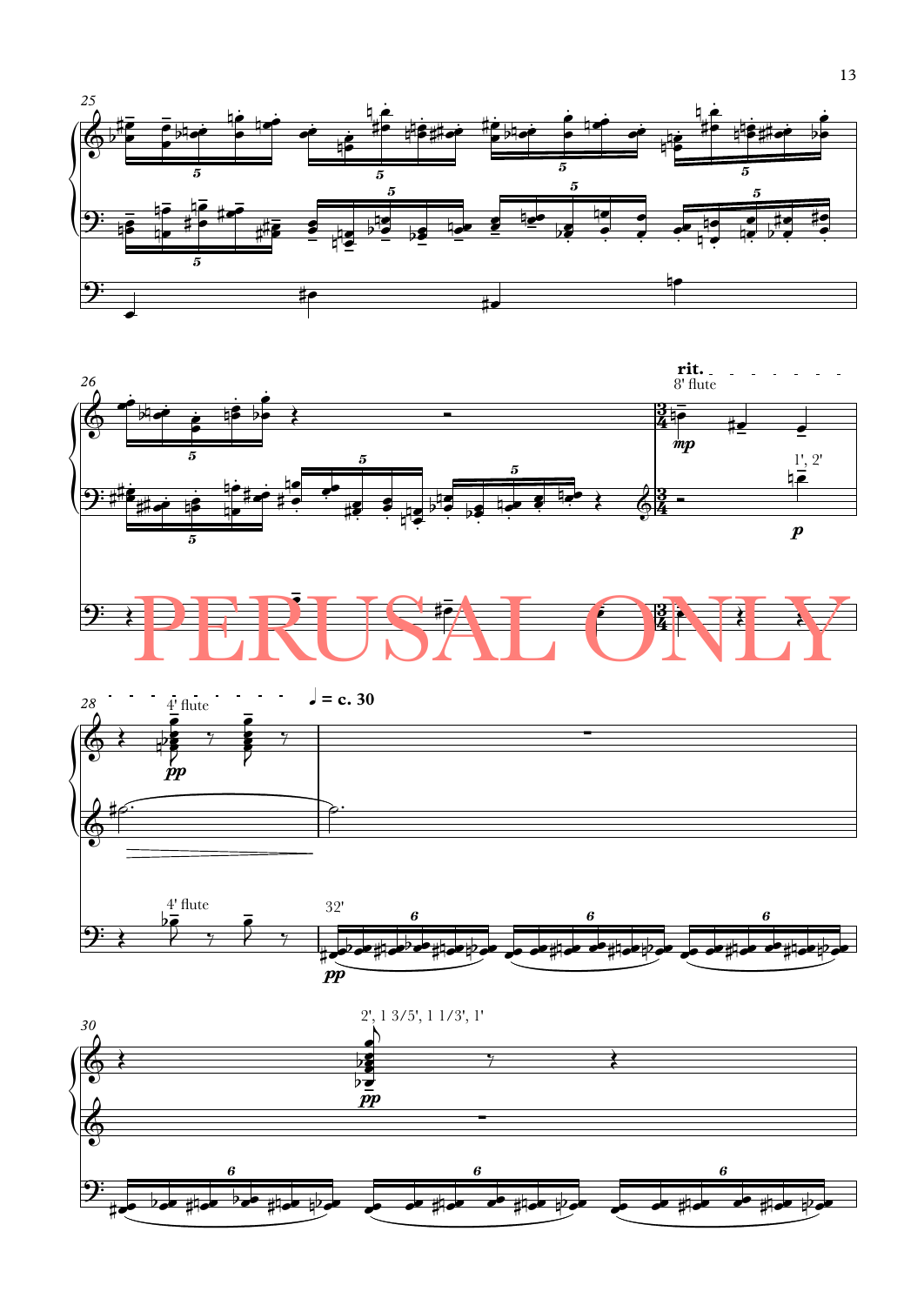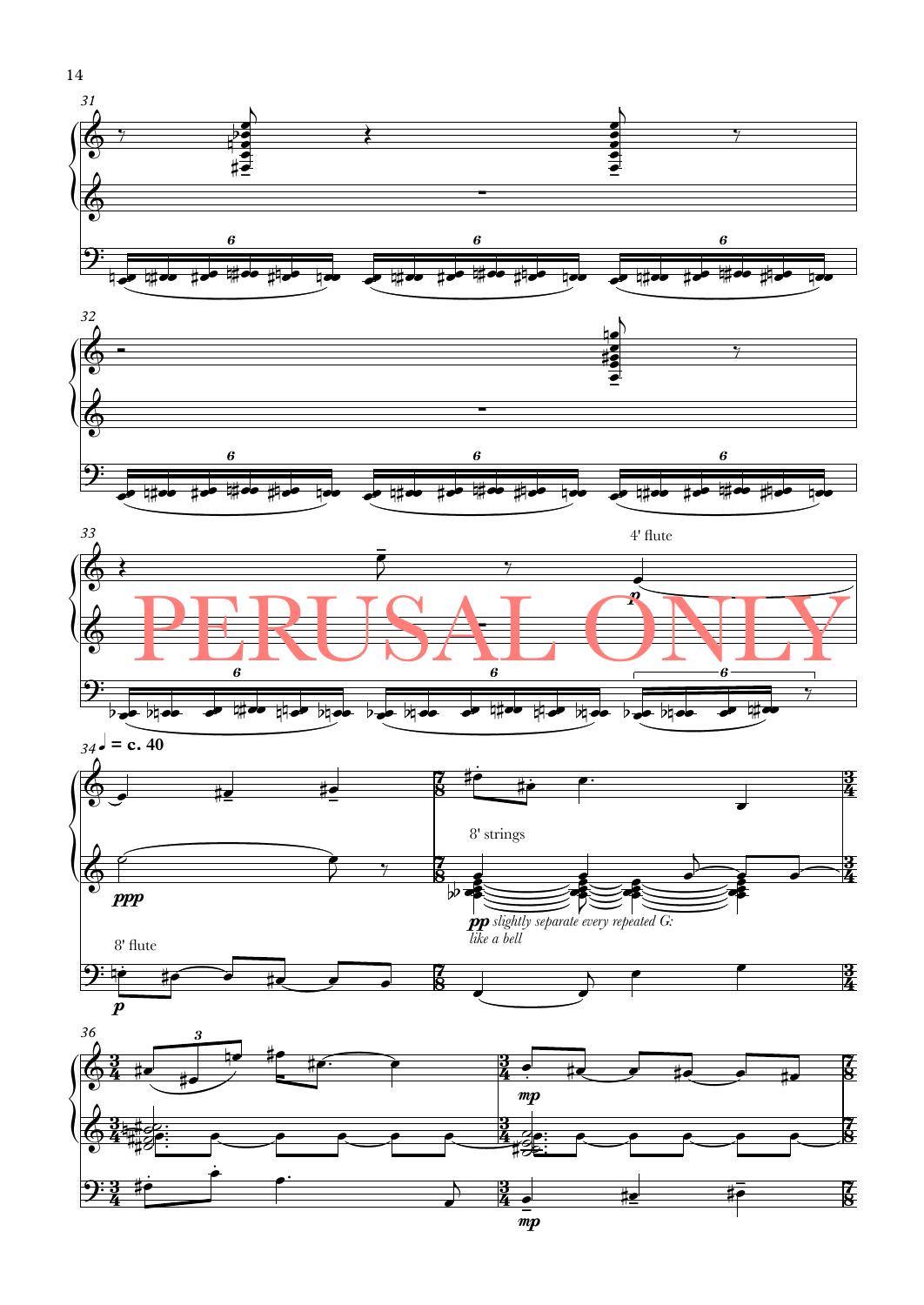